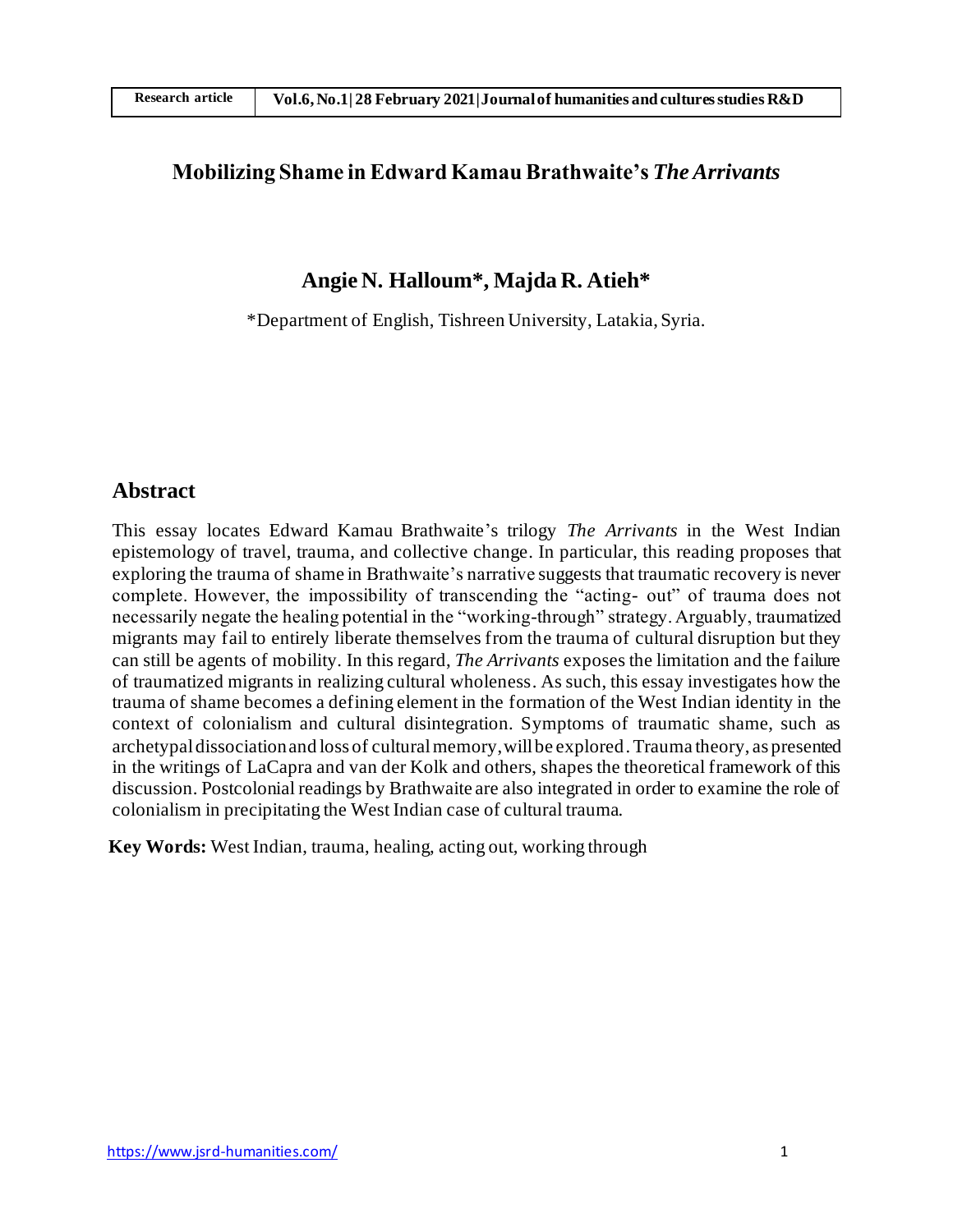Research Research article

Edward Kamau Brathwaite's trilogy *The Arrivants* explores the possibilities of recovering from trauma and revises the role of traumatized West Indian people in collective change. The trilogy presents a rereading of the West Indian trauma of shame to locate an effaced precolonial reality and grasp the primordial West Indian environment that preceded colonialism. Brathwaite presents a strategy of resistance based on a positive vision of the possibility of spiritual and social regeneration for the West Indian man and society through a rediscovery of the shame that had been suppressed in the African and West Indian past as an outcome of colonialism, and the ultimate recovery of their repressed heritage.

It is important to note that Brathwaite's *The Arrivants* has received an extensive body of criticism that highlights its call on transcultural encounters. However, the collection's scholarship that explores the drawbacks of migration does not perceive shame as a traumatic symptom of cultural fragmentation. For instance, Jane Wangari Wakaridi, in her thesis "A Study of the Journeying Motif and the Narrative Technique in Edward Kamau Brathwaite's *The Arrivants,*" examines the trope of transcultural travel but does not identify the traumatic outcomes of enforced transition and its intermediary significance in developing shame. On the other hand, certain readings of *The Arrivants* only provide brief references to shame and read its impact from a limited perspective. For instance, Gordon Rohlehr in *Pathfinder* contends that *The Arrivants* articulates the Africans' awakening by reminding them of their history. Rohlehr mainly argues that this awakening has not happened at a point in time. Rather, it becomes a shame-motivated process of accumulated insights. However, Rohlehr does not construe agency and cultural recovery as a liberatory manifestation of traumatic shame. On a larger level, Rohlehr reiterates the critical readings that overlook the possibility of moving beyond colonial victimization. Such scholarship has contributed to a misreading of the relationship between traumatic shame and agency in West Indian discourse. As such, this essay rethinks *The Arrivants* as a discursive realization of effaced liberation in traumatic shame.

In Cultural Anthropology, shame society or shame culture establishes a strategy of control that inculcates shame and ostracism as the primary tactics to maintain social order. In his *Middle Passage*, the Trinidadian-British writer V. S. Naipaul (2001) maintains that "History is built around achievement and creation; and nothing was created in the West Indies" (pp.28-29). The stigma of non-creation and non-achievement has generated an overwhelming collective emotion of mortification and submission for the West Indian man: "For we/ who have cre-/ ated nothing,/ must exist/ on nothing" (Brathwaite, 1973, p. 79). Colonizers use this strategy of instilling and indoctrinating shame to guarantee dominance: "for we who have achieved nothing/ work" (ibid., p. 13). In representative West Indian responses to the ordeals of colonialism, cultural loss, divided heritage, diasporic migration, and problematic self-identification; shame has long been recognized and processed. The destabilizing perception of cultural shame coupled with the drastic consequences of enforced travel have even generated disruptive fragmentation in the West Indian identity which could be recognized as specifically traumatic: "Never seen/ a man/ travel more/ seen more/ lands/ than this poor/ path-/less harbor-/ less spade" (ibid., p. 40). In this founding trauma of shame, West Indian people recognized the basis of a new homeopathic identity, where a founding trauma, as the American historian Dominick LaCapra (2000) defines it, is a "trauma that should, and (in the best of all circumstances does), raise the question of identity as a very difficult question but that, as a founding trauma, itself becomes the basis of an identity" (p. 161).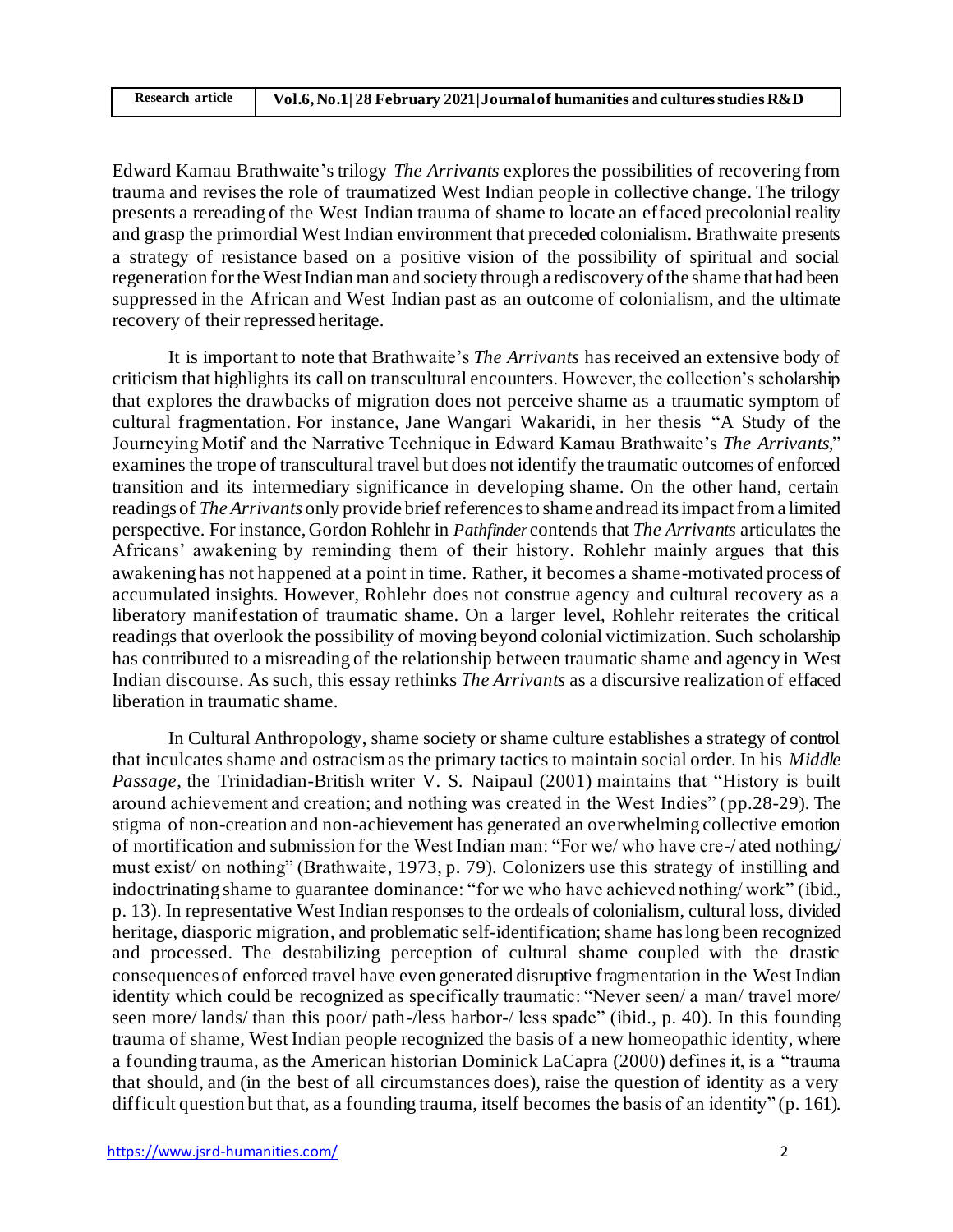Arguably, a personal and collective identity could be found in something as disruptive and disorienting as a trauma. However, LaCapra (2000) warns against the dangers of such negative identification and the ostentatiously redemptive political functions trauma is ascribed to and justified with. He asserts the need to distance oneself from those functions and disable the unfavorable active play of the past in the present. Typically, victims of trauma suffer from the intrusion of past traumatic occurrences on their present in the form of nightmares, flashbacks, or compulsively repeated enunciations or actions. The defining therapeutic characteristic is the ability of the victim to draw borderlines between the past, present, and future, and distinguish between their overwhelming experiences and the present life. Such awareness brings about critical and gradual coming to terms with trauma "in a different way related to what you judge to be desirable possibilities that may now be created, including possibilities that lost out in the past but may still be recaptured and reactivated, with significant differences in the present and future" (p. 148).

This is easier said than done, though. According to psychiatrist Bessel van der Kolk's contention in "The Compulsion to Repeat the Trauma: Re-Enactment, Revictimization, and Masochism" (1989), people tend to choose "the most pleasant of two alternatives. High arousal causes people to engage in familiar behavior, regardless of the rewards. As novel stimuli are anxiety provoking under stress, previously traumatized people tend to return to familiar patterns, even if they cause pain" (p.27). This is why the traumatized may unknowingly resist the process of working through their trauma, opting for more convenient customary practice. This inclination to stick to the familiar can also be attributed to what Dominick LaCapra (2000), in *Writing History, Writing Trauma*, calls "fidelity to trauma" which is "a feeling that one must somehow keep faith with" (p. 22). LaCapra explains that "part of this feeling may be the melancholic sentiment that, in working through the past in a manner that enables survival or reengagement in life, one is betraying those who were overwhelmed and consumed by the traumatic past" (ibid., p. 22). It would have been a feeling easy to conquer if it were not for the value invested in this trauma which makes it "a painful but necessary commemoration or memorial to which one remains dedicated or at least bound" (ibid., p. 22). As such, victims sublimate their trauma and make it sacred. So, "instead of calling for processes of working-over and working-through," their trauma becomes "valorized as a limit experience or as stigmata demanding endless melancholy or grieving, whose mitigation or rendering in narrative is perceived as objectionably consoling or even as sacrilegious" (ibid., pp. xiv-xv). Consequently, traumatized people develop what is called survivor guilt that bounds them with utmost devotion to those who were not lucky enough to survive. For example, in Brathwaite's poem "The Cabin" (1973), the speaker revisits the dwelling of Uncle Tom and ponders on the memories and suffering engraved on every stone and board. The poem is a lamentation of forsaken memory. It is an invitation to remember slavery in order not to overlook those who were inflicted by it: "No one/ knows Tom now, no one cares./ Slave's days are past, for-/gotten" (p. 71). The whole poem is a commemoration of a lost history, though shameful, and an immense feeling of guilt for letting their bond with the past break: "[b]ut how can we go on/ how can we go on/ growing as these houses are/ these supermarkets are/ picks pecking stones/ back breaking bone/if this first link is broken" (ibid., pp.71-72). What is undisputed about is that such moral obligation creates an "unconscious desire to remain within trauma," which "invalidates any form of conceptual or narrative closure" (LaCapra, 2000, p. 23). This difficulty calls for a way to undertake deliverance from trauma "in a manner that is not tantamount to betraying the trust or love that bids one to lost others" (p. 144). For such an effect, a revisionary epistemology of the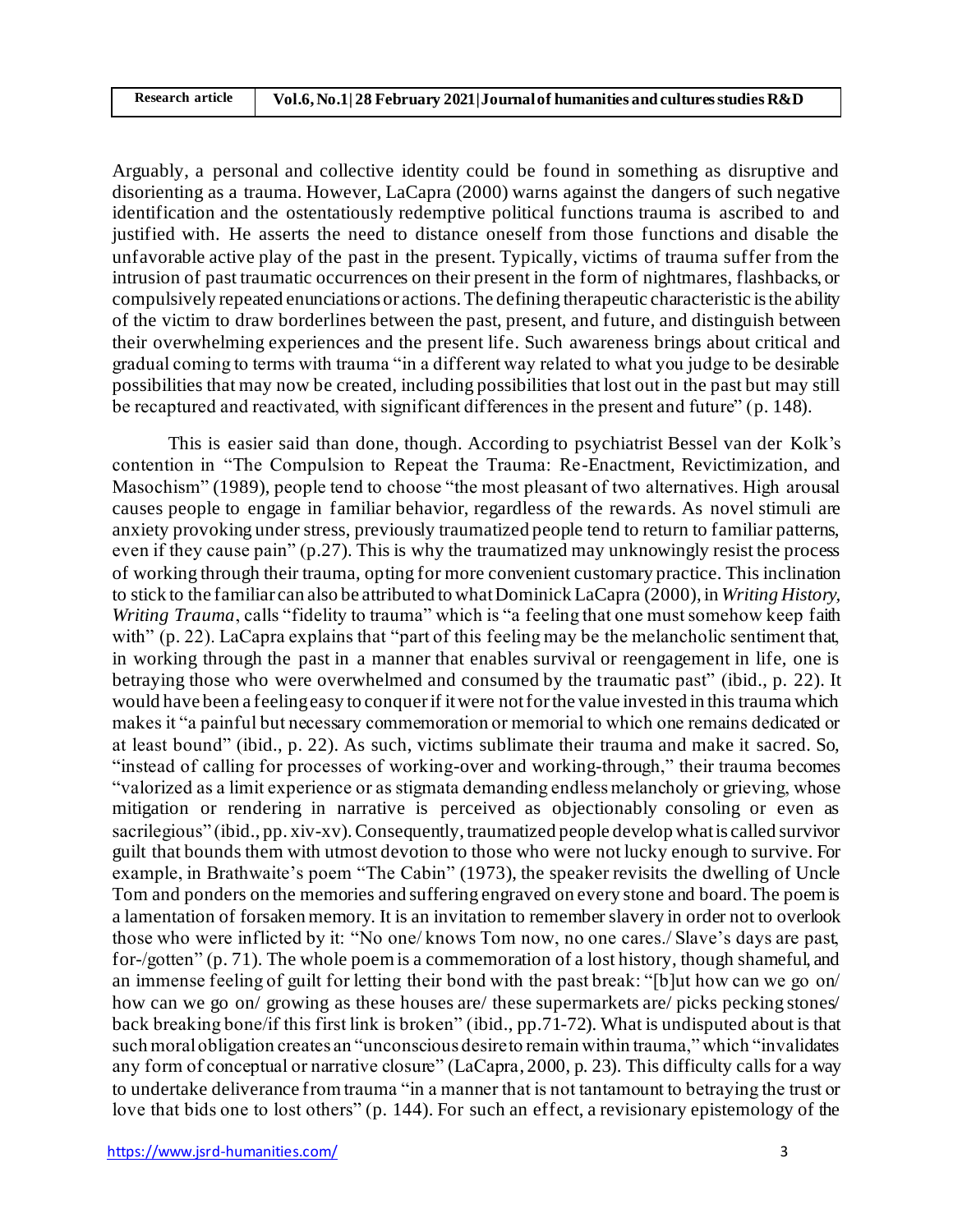**Research article** 

Research

primordial Black story is offered. Such epistemology transcends the reality of colonization, revives the original cultural memory, and promotes the spiritual and cultural union of the Black. Thus, Brathwaite's project extends beyond recounting the archived history of his nation and its confinement within that scenario of "post-apocalyptic sensibility" which postulates that "one understands or can even explain the nature of problem but can do little or nothing to affect change" (Brathwaite, 2004, p. xxv), which amounts to the suspension of victimhood. Brathwaite's enterprise challengingly interrogates the idea of fixed historiography. It entails an endeavor to rewrite the history of his nation poetically, to gain a critical distance that enables his people to work over and eventually through their trauma of shame, and to sustain new African-American realities and new West Indian realities by extension. He does so by revisiting history in a crosscultural way, incorporating a pastiche of traditions and creolizing these traditions, and presenting multifarious and multifaceted personas that seek not limited vindictive counter-identification but broader proto- or ur-identification instead.

Brathwaite (2004) is aware, thus, of the necessity of acting out the "pastness" as a condition of an emancipatory present since working through "means coming to terms with the trauma, including its details, and critically engaging the tendency to act out the past and even to recognize why it may be necessary and even in certain respects desirable or at least compelling" (p. 144). Ultimately, Brathwaite's collection of poems offers a healthy reenactment of shameful episodes and events with an overall sentiment of cathartic release: "These my children? God, you hear them? What deep sin/what shattered glory?" (ibid., p. 21). Brathwaite's strategy entails envisioning the worst-case scenario that projects despair as the most severe possible outcome of his people's cataclysmic shame: "To hell/ with Af-/ rica/ to hell/ with Eu-/ rope too" (ibid., p. 29). He is heedful of the need to hit the bottom in order to find a way to bounce back up on the scale of self-esteem, which cannot be properly done without tearing down all the grand narratives they have imbibed and start anew with what they think might be their salvation. Only then, when his people have abandoned all their preconceived notions, he invites them to begin the journey of reconstructing the belief in their Blackness, the Blackness of no reservations or giving in to aspersion: "just call my blue/ black bloody spade/ a spade and kiss/ my ass. O-/ kay? So/ let's begin" (ibid., p. 29). Shame, which boils down to despair in this context, becomes a therapeutic ordeal that precipitates transition from severe pathology and self-disintegration to optimal health and self-actualization through refining self-appraisals by critically revisiting the shrouds of the past. Brathwaite's poems revise the discursive depiction of traumatized West Indian migrants. They trace the development of the colonized's active agency by recalling the historical journeys of the Black man and excavating the aboriginal relics of the precolonial past. The first book of the trilogy, *Rights of Passage*, opens with a verse from the book of Exodus: "And they took their journey from Elim, and all the congregation of the children of Israel came unto the wilderness of Sin, which is between Elim and Sinai, on the fifteenth day of the second month after their departing out of the land of Egypt" (ibid., p. 2). Telling the story of how the Israelites left slavery in Egypt, the verse conveniently sets sail for the journey of transformation on the new West Indian exodus and route of emancipation. As the "jeu de mots" in the title of the section indicates, *Rights of Passage* scrutinizes the colonized's right to perform their rites of passage from slavery to agency by discerning and dealing with their cultural trauma.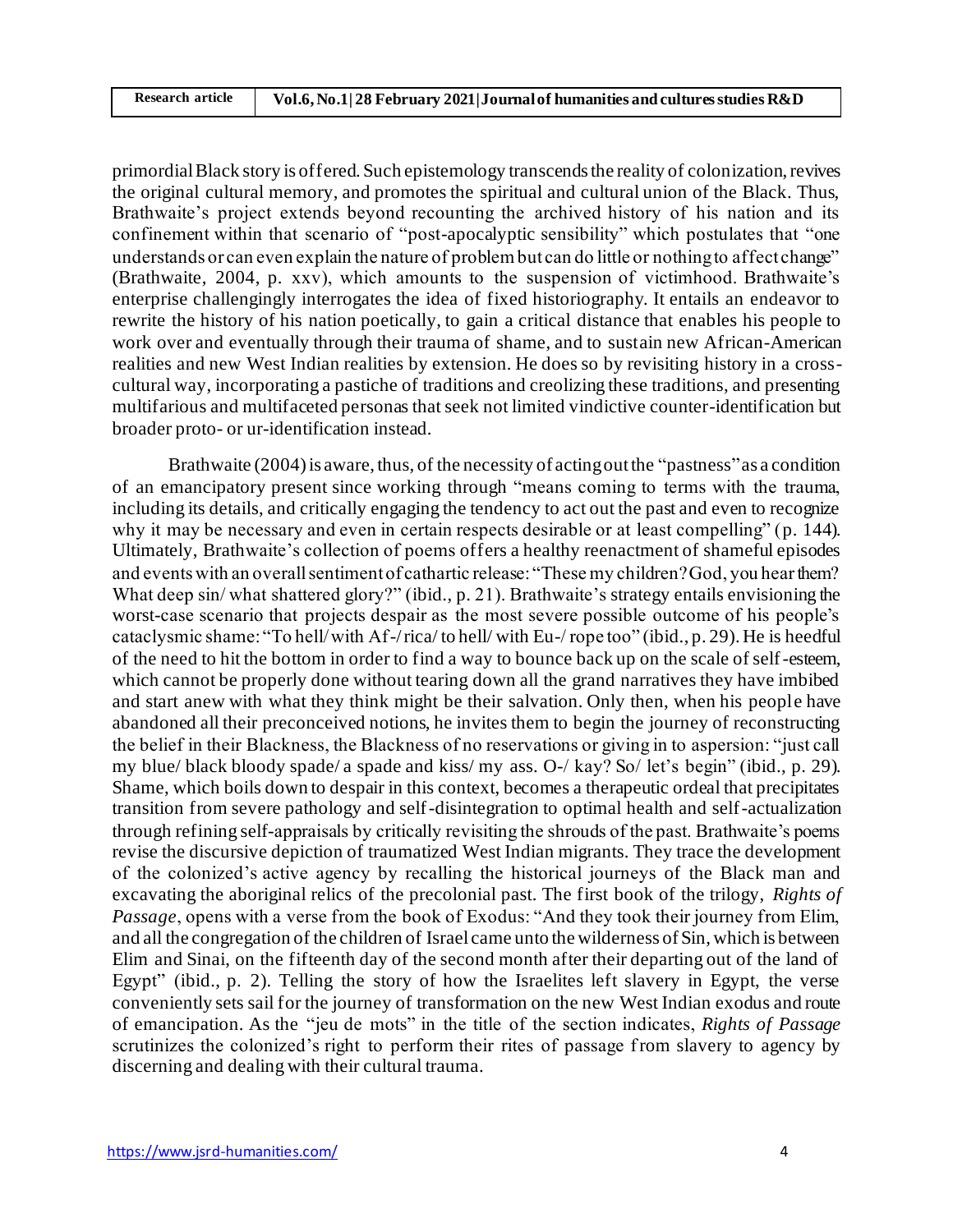Research Research article **Research article Vol.6, No.1| 28 February 2021| Journal of humanities and cultures studies R&D**

To draw more concretely on Dominick LaCapra's two consubstantial strategies of agency, acting-out and working- through, Brathwaite's poetic figures strive to survive their trauma by transforming the "acting out" into a discreet potential of "working through." The two concepts do not usually invite antinomy or incommensurability. While "[a]cting out is compulsively repetitive," working through, on the other hand, "involves repetition with significant difference" (2000, p. 149). Working-through is the intervening process between victim and agent. It's via "working through" that one acquires the possibility of being an agent. LaCapra contends that "[t]here was a desire to leap from victim to agent" without "passing through survival and the process of working through the past," which is unattainable because the primary task of working through is to censoriously reassess the past as a victim in order to have greater leverage and be able to play a role as an agent (ibid., p. 158). However, it is important to note that the workingthrough mechanism does not entail a complete recovery or closure and normalization although it offers an alternative articulation and adaptation of trauma that stipulates transformation and agency.

The transformation that Brathwaite (2004) seeks in his work links his poetic figures concretely with ancestral Africa since there is much more to it than a blind imitation of the colonizer's project. The backward leap, in the second book *Masks*, to the Africa of "bright/ sun, this/ white plaque/ of heaven,/ this leaven-/ing heat/ of the seven/ kingdoms" (p. 90) leaves no doubt that the direction of the trilogy's compass points Africa-ward. More particularly, the first words of the whole book refer to an Akan proverb that goes like "Only the fool points at his origins with his left hand", as gesturing with the left hand is considered bad manners and an insult among the Akans (ibid., p. 88). In this regard, Brathwaite suggests the dynamic model of geography, "Tidalectics," as a theory of cultural production that foregrounds "alternative epistemologies to western colonialism and its linear and materialist biases" (Deloughrey, 1998, p. 2). In Brathwaite's definition, "tidalectics" draws on "the movement of the water backwards and forwards as a kind of cyclic motion, rather than linear" (ibid., p. 18). It also invokes "the continual movement and rhythm of the ocean" (ibid., p. 2). At its core is the idea of an oceanic worldview where the tidal to and fro becomes a transmitter of culture rather than a violator of culture. Brathwaite seems to share Ashcroft and Tiffin's conviction that "cultures must be liberated from the destructive dialectic of history" (Gnanamony, 2005, p. 262). "Tidalectics" as a spatial metaphor is meant to move away from European dialectics and offer an alternative that is unbound by land-based modes of thinking and living. Its manifestation in literature should be reflective of the fluidity of water and the incessant swelling and receding of the tide that forms new configurations. In this sense, Tidalectics's "cyclical and circular process of connection and identification" (Hitchcock, 2003, p. 64) is parallel to the process of working through in its repetition-with-difference quality:

Working over and possibly through a transferential relation is itself a type of repetition with change, in the best circumstances a change that, however limited and subject to remission, counteracts the immobilizing force of a repetition compulsion, vulnerability in the face of an authority figure, and the role of projective and incorporative identification.  $(LaCapra, 2000, p. xvi)$ 

Homi Bhabha, in his *Location of Culture*, also advocates the healthy recurrence of the past and difference-in-repetition as "a way of reviving that past life" and "keeping it alive in the present"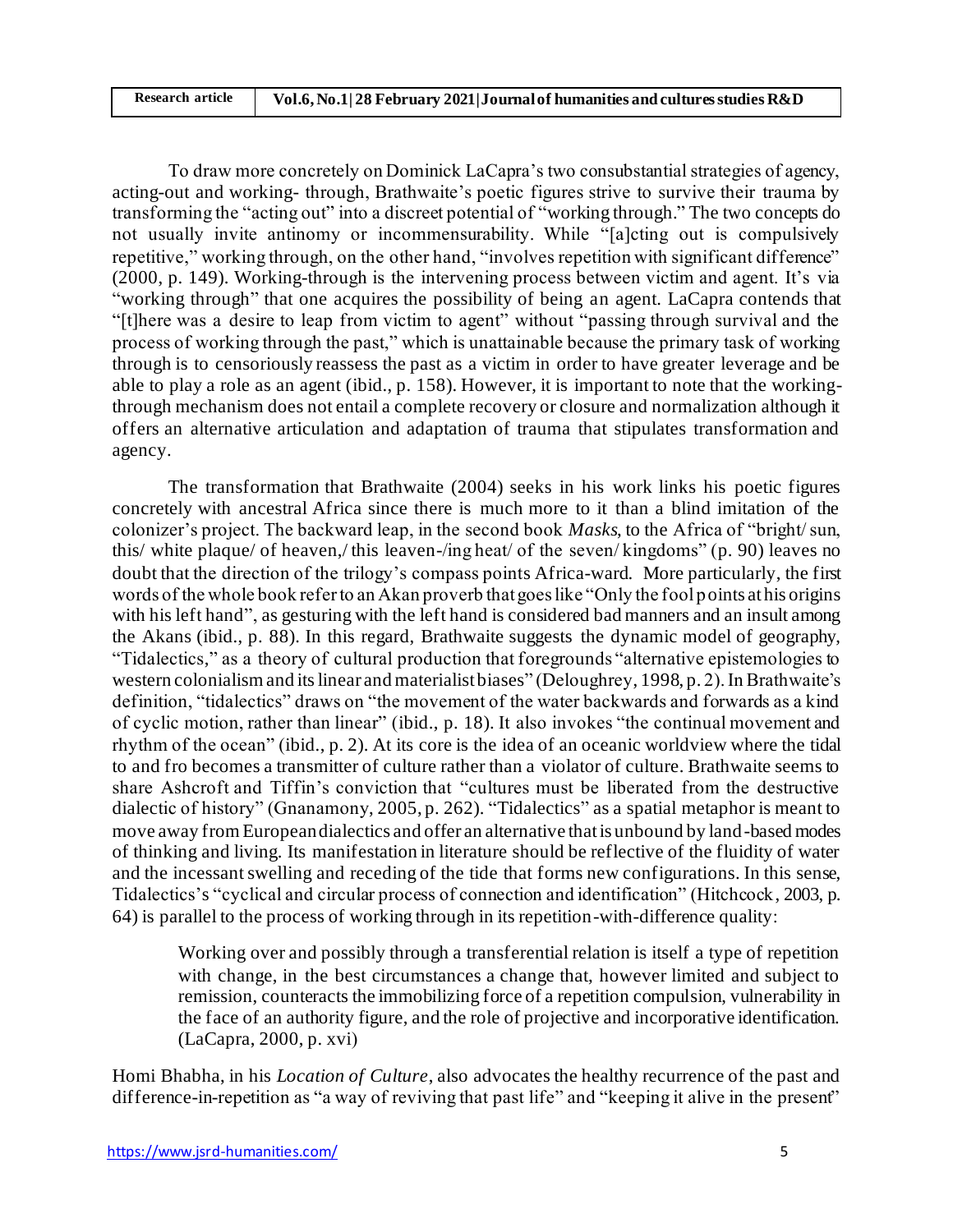(Huddart, 2007, p. 54). Bhabha (2004) also argues that "Repeatability, in my terms, is always the repetition in the very act of enunciation, something other, a difference that is a little bit uncanny" (ibid., p. 131). The uncanny, then, "opens a space for us to reconsider how we have become to be who we are" (Huddart, 2007, p. 56). It is "an involuntary recurrence of the old and familiar" (ibid., p. 55). So, it is similar to what Freud refers to as "the way the mind repeats traumatic experiences in order to deal with them. The feeling of uncanniness is, therefore, the feeling you get when you have guilt-laden past which you should really confront, even though you would prefer to avoid it" (Huddart, 2007, p. 55). Going to the past, thus, serves two purposes as it conjures up pleasant reminiscences of past days and culture before slavery and draws a road map to that point in history where things went wrong. Possibly, it could be taken from there and replayed differently if that nuance could be captured and harnessed. To put it differently, trauma is commonly defined as a type of history that interprets the past. What Brathwaite achieves by going back and forth between historical epochs is that he takes this definition to a further level that repudiates culpability and suggests traumatic healing by re-interpreting the past and rewriting history. A valid example in this case would be the recurrence of parts of the first poem "Prelude" in the "Epilogue" of *Rights of Passage* with an absolutely different attitude ascribed to the ostensibly same enunciation. In "Prelude," the tone is one of despair, barrenness, and submission: "across the scorched/ world water ceases/ to flow./ The hot/ Wheel'd caravan's/ carcases/ rot./ Camels wrecked/ in their own/ shit/resurrect butter-/ flies that/dance in the noon/without hope/without hope/ of a morning" (Brathwaite, 2004, p. 4). In "Epilogue," however, the first stanza is copied from "Prelude" and carries forward to the second stanza which is reproduced with nursed despondency and channeled anger, preparing for a leap of faith: "but my people/ know/ that the hot/ day will be over/ soon/ that the star/ that dies/ the flamboyant car-/ cass that rots/ in the gutter/ will rise/ rise/ rise/ in the butter-/ flies of a new/ and another/ morning"(ibid., pp. 81-2). Moreover, setting the first and the third books of the collection in the New World operates as another example of echoing Suzan -Lori Parks's dramatic strategy of "Rep & Rev" to come up with a repetitive accumulation of evidence on the circular shape of history that can be worked through as opposed to irrevocable climaxes of linear plots correlated with the suspension of trauma. Although both *Rights of Passage* and *Islands* take place in the New World, one can detect the shift of demeanor in *Islands* after the revelation of ancestral legacy in *Masks* for a cultural autopsy. *Masks*, in this context, functions as an actualization of what Parks describes as one of the artist's tasks when using the ritual Rep & Rev, which entails "locat [ing] the ancestral burial ground, dig[ging] for bones, find [ing] bones, hear[ing] the bones sing, writ[ing] it down" (Reed, 2014, p. 153).

Another aspect of cultural dispossession that Brathwaite re-examines in his poetry, in addition to history, is the use of language and the selection of particular speakers and addressees. Brathwaite develops a linguistic model of agency. Language becomes a strategy of intervention in his poetry. For, as LaCapra (2000) puts it, "language, like history, is an institution that involves repetition/change, and an innovative use brings about significant change in repetitive patterns, which may be disruptive or at times revolutionary in nature" (p. ix). Brathwaite problematizes the use of borrowed tongues to express the African experience. He, thus, inspects the relationship of language to people's experience, their culture, and their perception of reality. Brathwaite seems to see eye to eye with Ngugi Wa Thiong'o about the production of culture. Thiong'o (1986) believes that our self-conception is irrevocably connected to the images produced from the reality we live in. The direct means of this production is communication, hence the use of language. Thiong'o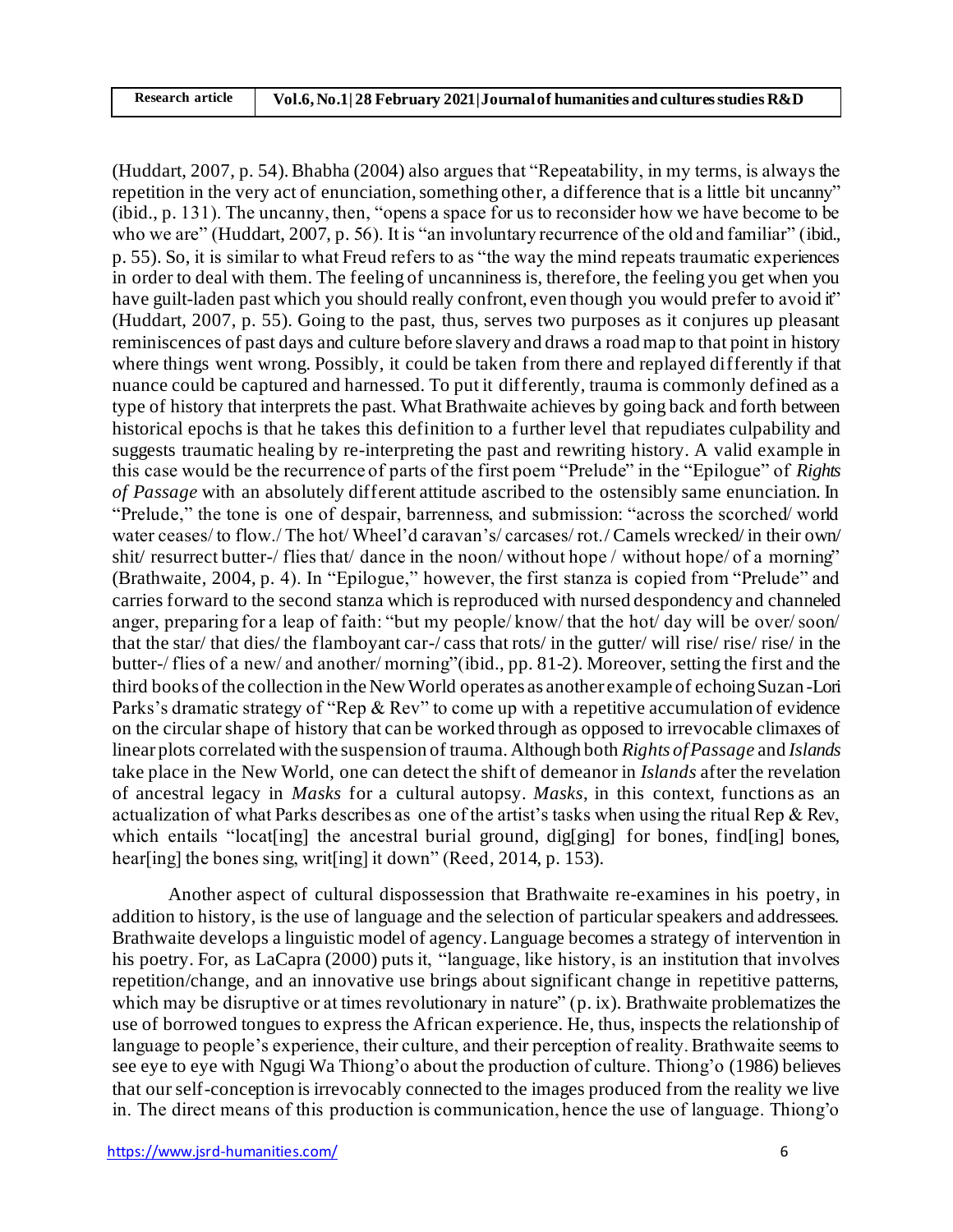contends that "our capacity to confront the world creatively is dependent on how those images correspond or not to that reality, how they distort or clarify the reality of our struggles. Language as culture is thus mediating between me and my own self; between my own self and other selves; between me and nature" (p.15). So, by imposing their language, the colonizers control the colonized people's tools of self-definition. Such domination of native language guarantees the domination of the psychic and mental universe of the colonized. For, according to Thiong'o, "Language was not a mere string of words. It had a suggestive power well beyond the immediate and lexical meaning" (ibid., p.11). Brathwaite (1973) is conscious of the distortion of reality the colonizer projects in his language of imposition. This is why he aims at discontinuing and transcending the colonial alienation that takes two forms:

An active (or passive) distancing of oneself from the reality around; and an active (or passive) identification with that which is most external to one's environment. It starts with deliberate dissociation of the language of conceptualization, of thinking, of formal education, of mental development, from the language of daily interaction in the home and in the community. (p.28)

To do so, Brathwaite (1973) sees fit to inject the peasantry and working class with the agency for a revolutionary break with neo-colonialism by featuring the inoculation of Euro-languages with native tongues: "He still sicky-sicky. An' now/ I hear dat de cow/ gone down too. It int give no milk/ since las' Tuesdee" (ibid., p. 64). A case in point is the intentional inconsistency in the use of language in "Wings of Dove." The speaker, A Rasta, chants a prayer, wishing for the downfall of the White man: "Down down/ white/ man, con/ man, down/ down full/ man, frown-/ ing fat/ man, that/ white black/ man that/ lives in the town" (Brathwaite, 1973, p. 43), and the rise of the true Black man: "Rise rise/ locks-/ man, Solo-/ man wise/ man, rise/ rise rise/ leh we/ laugh/ dem, mock/ dem, stop/ dem, kill/ dem an' go/ back back/ to the black/ man lan'/ back back/ to Af-/ rica" (ibid., p. 43). The switch from standard English to a creolized version of English denotes the shift in attitude. This particular pattern brings out the intended indigenous musical rhythm. If you continue to read into the third section of the poem, you realize the pulse and subdivision of words, which marks the transformation of language into a drum beat and of the larynx into a percussion instrument:

 "So beat dem drums dem, spread dem wings dem, watch dem fly dem, soar dem high dem, clear in the glory of the Lord. Watch dem ship dem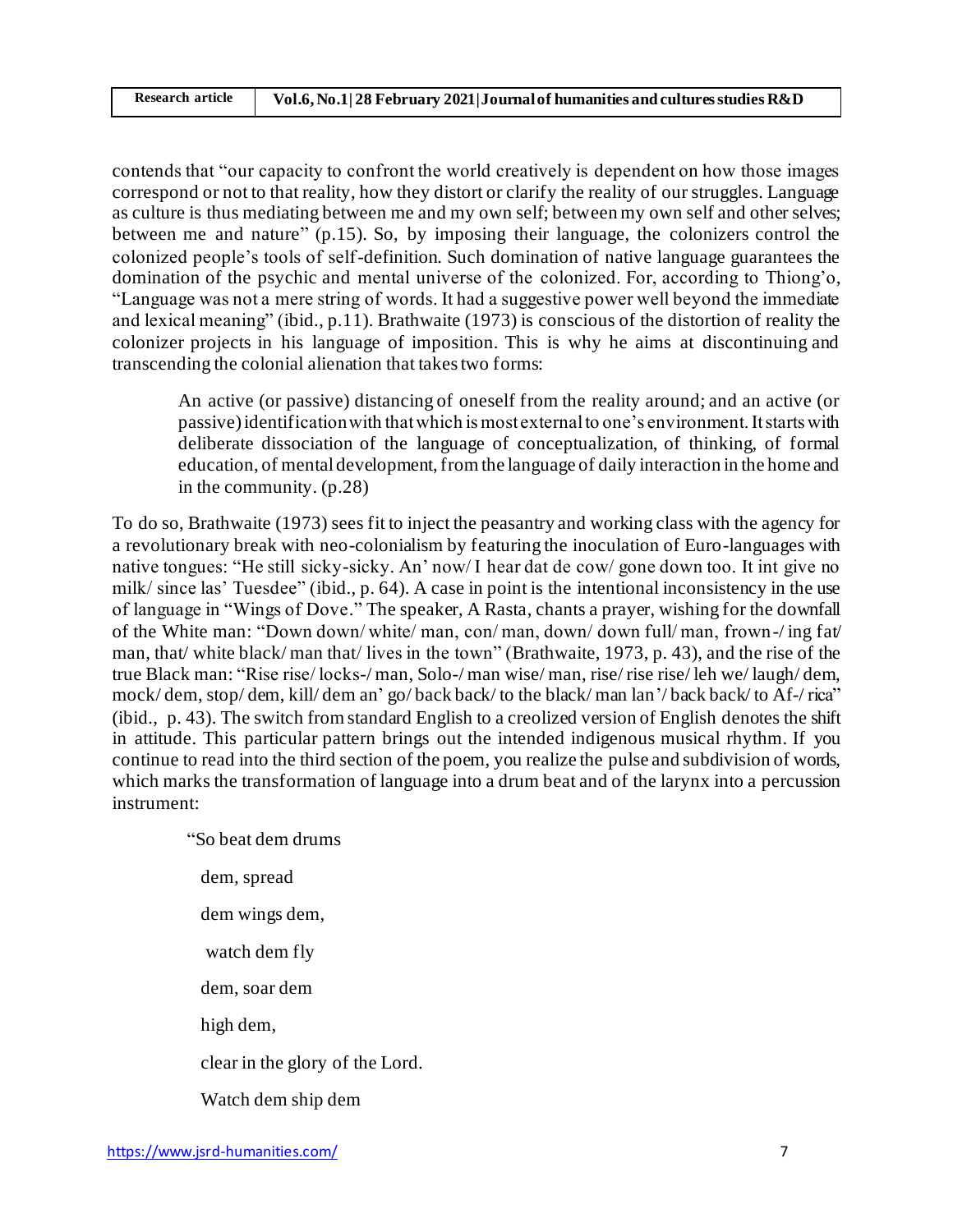come to town dem full o' silk dem full o' food dem an' dem 'plane dem come to groun' dem full o' flash dem full o'cash dem silk dem food dem shoe dem wine dem praisin' the glory of the Lord. (Brathwaite, 1973, pp. 44-5)

The overall motive is an aspiration for a language despite being foreign and pregnant with West Indian cadences. Besides, Brathwaite is aware of the sentiment of betrayal the compradors prompted in their political ascendancy. This is why he makes sure to define the addressee and identify his poetry with them by entitling the first section of his first book as "Work Song and Blues." Such genres were initiated by the African-American working class in the south where a repetitive effect of rhythm prevails and a whole culture relies on the passing on of oral traditions. Brathwaite is convinced that the working class is his milieu and target if he is to achieve any break from neo-colonial arrangements. Being written out of the bourgeois narrative, the proletarian subaltern is imbued with voice in *The Arrivants*. In "Tizzic," a typical subaltern's dream of freedom is materialized as long as his culture is realized through the incantatory effect the repetition of the phrase "bambalula bambulai" induces, but "[a]fter the bambalula bambulai/ he was a slave again" (ibid., p. 262). Brathwaite presents Tizzic, the West Indian man who "prefers the booze/ an' women" (ibid., p. 260) to drown his shame and poverty. He is also the slave "to drums, to flutes, brave/ brass and rhythms" (ibid., p. 261), but this slavery earns him no shame now that he feels the glory of "green unhurried growing" (ibid., p.261).

As far as giving voice to the voiceless goes, Brathwaite's strategy denotes adherence to no white memory. This is manifested in more examples than one could count to the extent that it is safe to say Brathwaite finds it more apt to conjure up Shakespeare's voiceless Sycorax to recount and account for historical records. The role that Sycorax plays holds no immediate significance and does not demand her appearance as a poetic figure. It is parsed out and deduced through the assertion of the necessity to go back to no slave mentality. In this case, it is through Sycorax 's phantom hovering over every action and word that Brathwaite evokes the shame-free past of no colonization. It sounds pertinent, even unavoidable, then to bring up Brathwaite's preview of Caliban in the poem that holds his name but does little or nothing to refer to the Caliban of Shakespeare. In "Caliban," the speaker sings another version of Shakespeare's song :"And/ Ban/ Ban/ Cal-/ iban/ like to play/ pan/ the Car-/ nival;/ pran-/ cing up to the lim-/ bo silence/ down/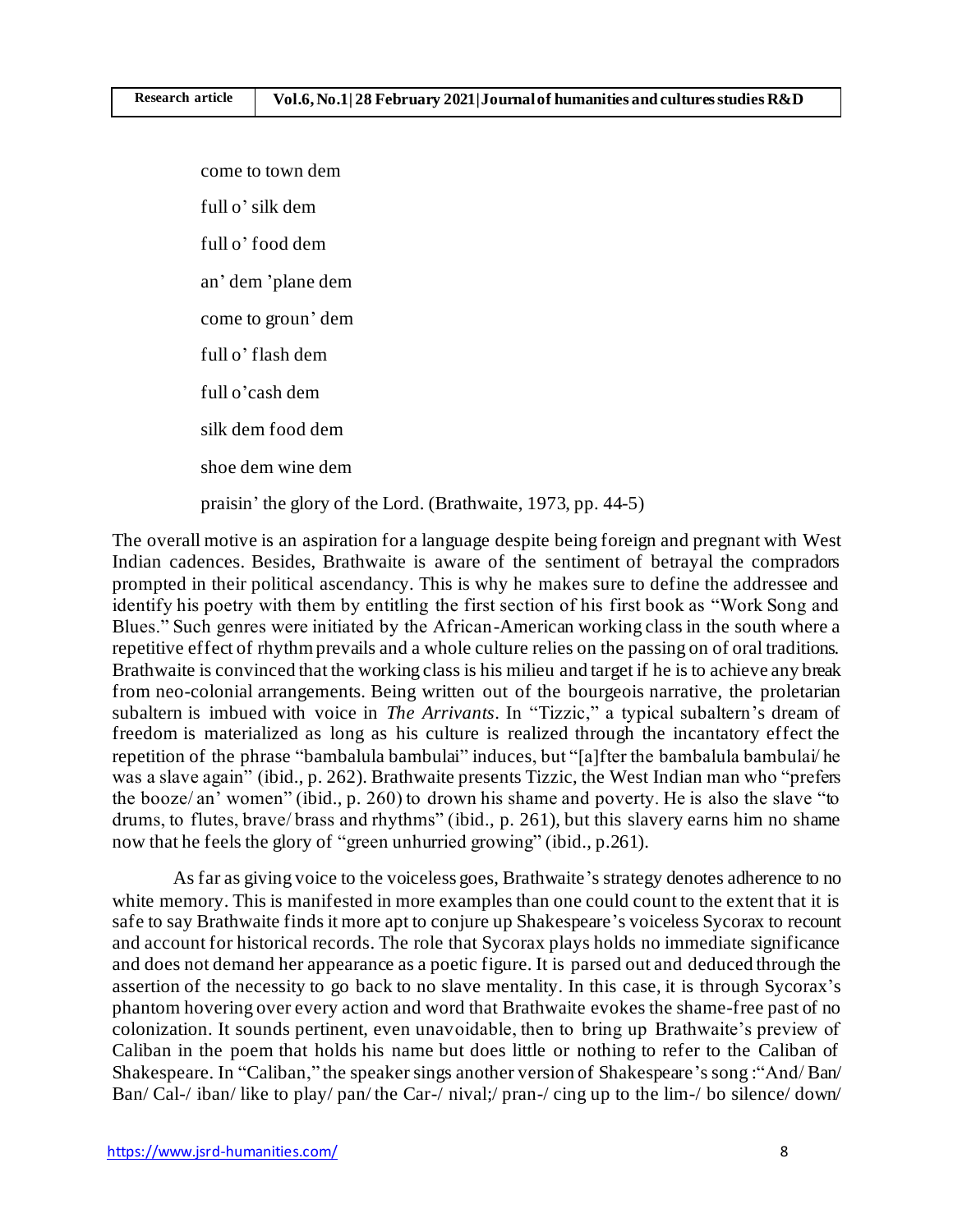Research article

Research

down/ down/ so the god won't drown/ him/ down/ down/ down/ to the is-/ land town (Brathwaite, 1973, p. 192). Brathwaite's adaptation-with-variation of the song is charged with images of his community's suffering and redemption. Caliban, the colonized, plays limbo, a game indigenous to the West Indian islands. The game entails placing a stick horizontally for the dancers to pass under. Every round, the stick is lowered farther and the dancers are eliminated. Only the versatile and the resilient dancers make it to the end of the game triumphant. The image of the game can be interpreted as a reenactment of the experience of the middle passage. It is through both holding on to your legacy of cultural memory and your adaptability that you can work through your shame. So, Brathwaite is basically bending the language of the colonizer to serve his purpose of freeing his people from their shameful memory.

Music is another indigenous language that Brathwaite utilizes. Music in *The Arrivants* is the healthy reminiscence of ancestry and an instigator of desirable memory. This is mostly observed in "Atumpan," or the art of the drum, where the sound of the drum is heard in the syncopated lines of poetry: "Kon kon kon kon/ kun kun kun kun/ Funtumi Akore/ Tweneboa Akore/ Tweneboa Kodia/ Kodia Twenedur" (Brathwaite, 1973, p. 98). More importantly, "Prelude," the first poem of the first book opens with a twofold image of skin being whipped which could also be interpreted as a drum's surface being hit: "Drum skin whip/Lash, master sun's/Cutting edge of /Heat, taut /Surfaces of things" (ibid., p. 4). The rhythm and the enjambed lines deliver a trance state of mind which could be due to pain or loss in the tempo of the music. The two images combined in a single hallucinatory enunciation give the reader insight into the confused state of the speaker on a crossroad between slavery (the whip) and origins (drum). Either way, the speaker seems to be in a hypnotic state whereof the main concerns of the collective "I" could be interpreted either as going from origin to journeying and slavery or from slavery to mental journeying, and back to origin. Even when Brathwaite's words confuse the reader, his music never betrays his purpose of recovering the repressed heritage of his nation. For, although the speaker conveys his pain through groaning and shouting, he communicates his suffering through a language that resembles drum strokes: "I sing I shout/ I groan /I dream/About" (ibid., p. 4). The mixed reactions of singing, shouting, and groaning reiterate the reader's uncertainty and perplexity as to the real sentiment of the lines. The last expression, dreaming, adumbrates the purpose of the book on the road of healing from trauma. The image of the drum as a conjuring force of dream and emancipation is increasingly realized in "The Making of the Drum" in the second book of the trilogy, where a detailed description of the process of making a drum is offered. The whole process of stretching the skin, shaping the barrel, snapping the sticks, and preparing gourds and rattles is rendered in a way that invokes a ritual of communicating with the West Indian gods. The ritual starts with an offering "First the goat/ must be killed" and libation "You will bleed,/cedar dark, when we cut you," (ibid., pp. 94-95) and ends with the sound of the drum that reverberates with the words of the gods: "listen/ let us succeed/ listen/ may we succeed" (ibid., p. 99). Success for the Ashanti people of Ghana demands the journey and the construction of the city of Kumasi which, for Brathwaite, is "the utopian image of a unified African civilization" (Naylor, 1999, p. 152). It is no surprise, then, that Brathwaite (1973) chooses to finish his book with the crawl of music to mow down any non-native cultural influence in "Jou'vert" or "daybreak." With the conjunction "so," he broaches the conundrum he has been contemplating throughout his book, and announces his people's second coming by banging the drums and kinking the gong gongs. The recurrent images of stretched "drum/skin" and whipped "back/drum" unravel here to elucidate the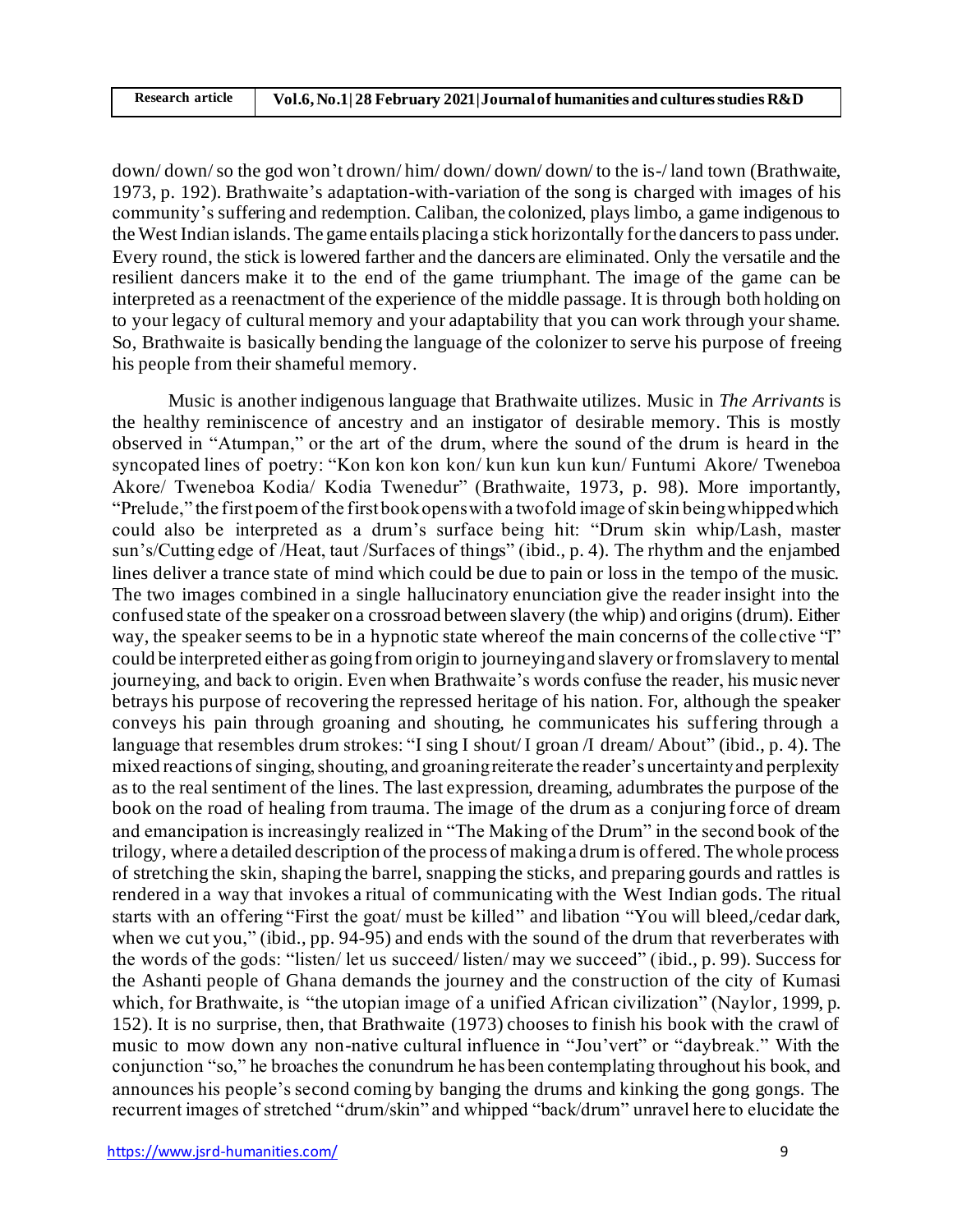Research article

Research

interconnection between the trauma inscribed on the colonized's body and their legacy of music as the antidote. Brathwaite declares the awakening of his nation to make "with their/ rhythms some/ thing torn/and new" after the sorrows of enslavement (p. 270). Brathwaite goes far in his ancestral revival as to give voice to the drum in his poetry. As such, the drum becomes the most clamant speaker in the trilogy. The three sections of the book reference different styles of music correspondent to the major concerns of each section. In *Rights of Passage*, the prevalent styles are jazz and work songs being the descendants of slave cultures in the New World. Drums and the various forms of drumming soundscape *Masks* since drums are the basic cultural facets of original Africa. In *Islands*, however, a greater variety of West Indian and New World music is presented to parallel the book's verdict regarding the inevitable change West Indian people should undergo, a change that guarantees the retention of their pride in their culture and the renunciation of their shame.

Finally, it is worth noting that the three poems, "Tom," "All God's Chillun," and "Didn't he Ramble," from *Rights of Passage* summarize Brathwaite's translation of Uncle Tom archetype. Brathwaite (1973) enacts a trajectory from the future to the past through Uncle Tom, a paradigmatic black character. Tom projects his fear of seeing his people "back broken/ black broken" (p. 20). He also voices out their shame, lack of pride, and shattered glory. Yet, he does not do so without giving glimpses regarding the possible ways of recovering communal glory and working through collective shame. Such therapy could be realized by first pointing out and exploiting the anxiety of the White man who uses the whip to hide his fear and perturbation around the Black man: "Boss man lacks pride:/ So hides his/ fear of fear and darkness/ in the whip" (ibid., p. 19). Another way of working through shame is going back to roots and origins. At the end of "Didn't he Ramble," Tom brings up LaCapra's mechanism of working through trauma by asking two central questions in his book. These two questions summarize but do not limit the definition of the Black experience as either going back to cultural origins ("Will their blooms find my grave?"), or assimilating the colonizer's lifestyle and forsaking roots: "Or do I hear them mock/ my sons: my own sons mock-/ ing me?" (ibid., p. 25).

Consequently, this reading of *The Arrivants* locates shame as a trope within the context of cultural trauma, a trope that had been effaced before as a mere literal emotion that invites no further probing. However, when shame evolves as the prime cause and onset of trauma it demands further consideration and exploration. So, Brathwaite's work offers a study of possible ways of mobilizing change and working through the cultural trauma of shame. The trilogy proposes varieties of innovative mechanisms to work through traumatic experience. Re-examining the shameful history as recorded by the colonizer and rediscovering the suppressed shame are some of those mechanisms. Integrating ways of self-expression initiates survival from trauma through channels of linguistic and musical assertion.

Moreover, Brathwaite plunges his traumatized personas into a purgatory-like state, presenting a plethora of traumatic experiences and pathological events and attempting to deliver them from their shame. In his poems, he investigates the prospect of mobilizing traumatized migrants into agents of change. The change he seeks hardly aspires to achieve counter-racial purism. His mission entails constructing a rather shame-free reality where his people can co-exist with their perpetrators.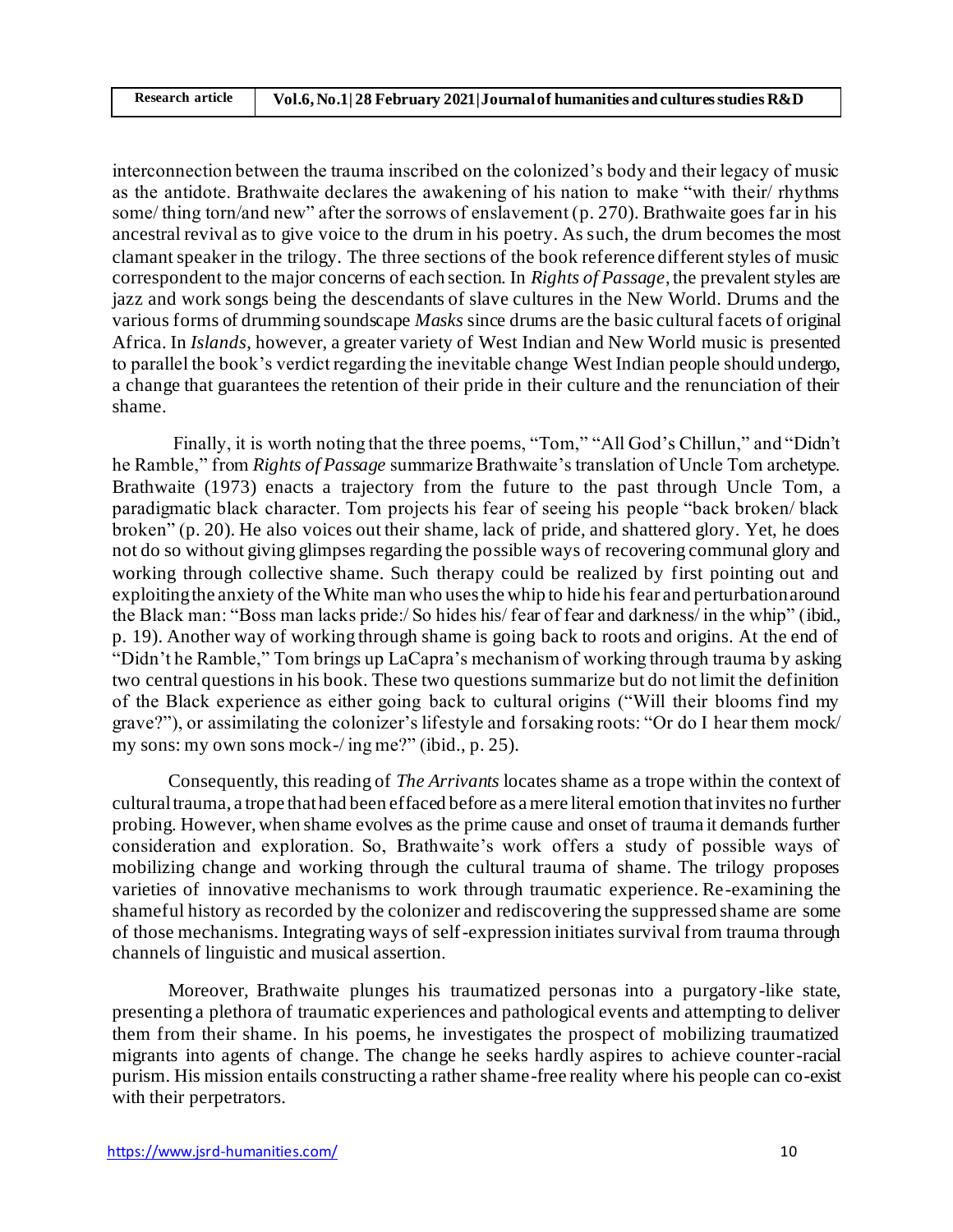| Research article | Vol.6, No.1   28 February 2021   Journal of humanities and cultures studies R&D |
|------------------|---------------------------------------------------------------------------------|